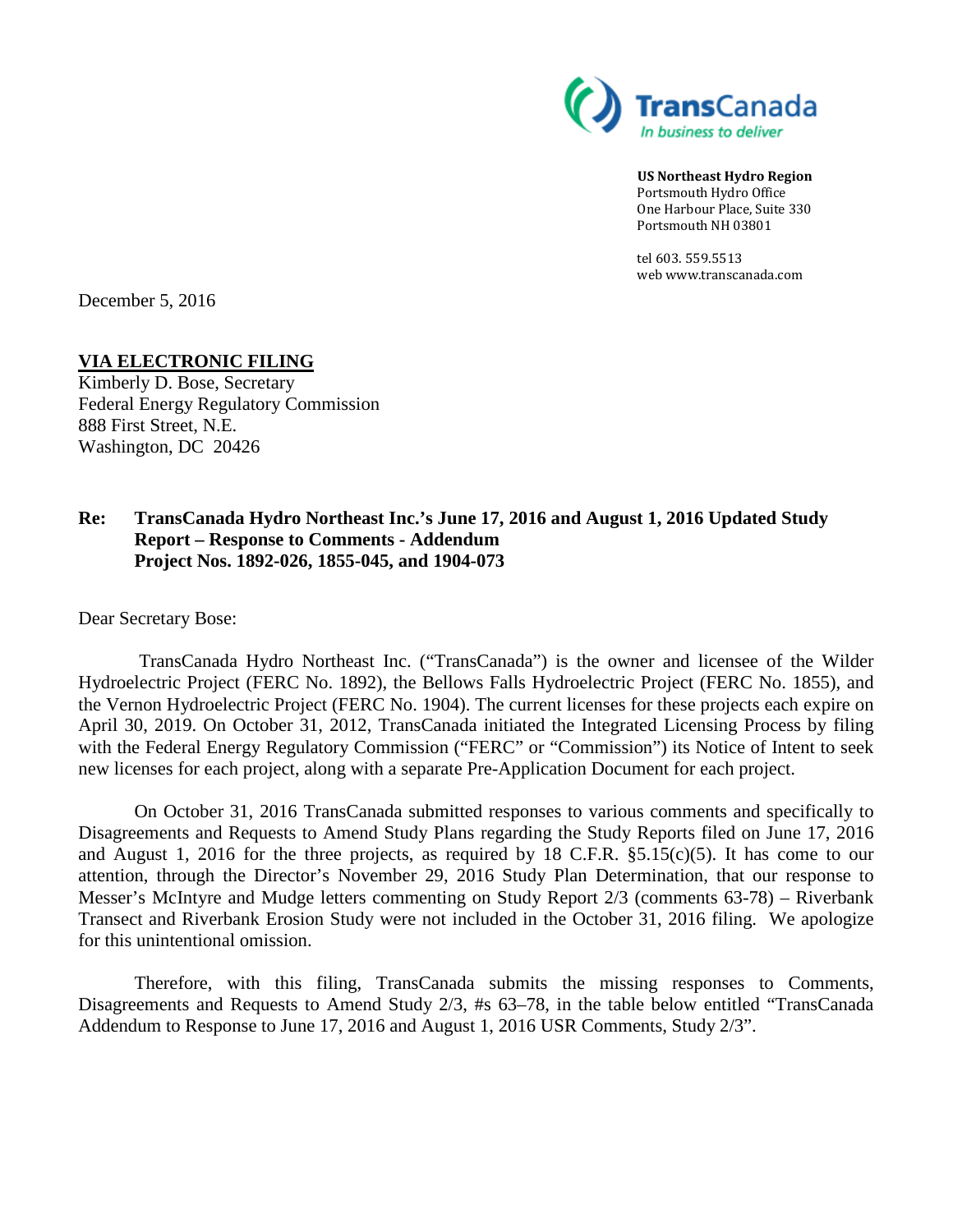Kimberly D. Bose, Secretary December 2, 2016 Page | 2

If there are any questions regarding the information provided in this filing or the process, please contact John Ragonese at 603-498-2851 or by emailing [john\\_ragonese@transcanada.com.](mailto:john_ragonese@transcanada.com)

Sincerely,

John 4 Jame

John L. Ragonese FERC License Manager

Attachment: Addendum to Response to June 17, 2016 and August 1, 2016 USR Comments, Study 2/3

cc: Interested Parties List (distribution through email notification of availability and download from TransCanada's relicensing web site [www.transcanada-relicensing.com\)](http://www.transcanada-relicensing.com/).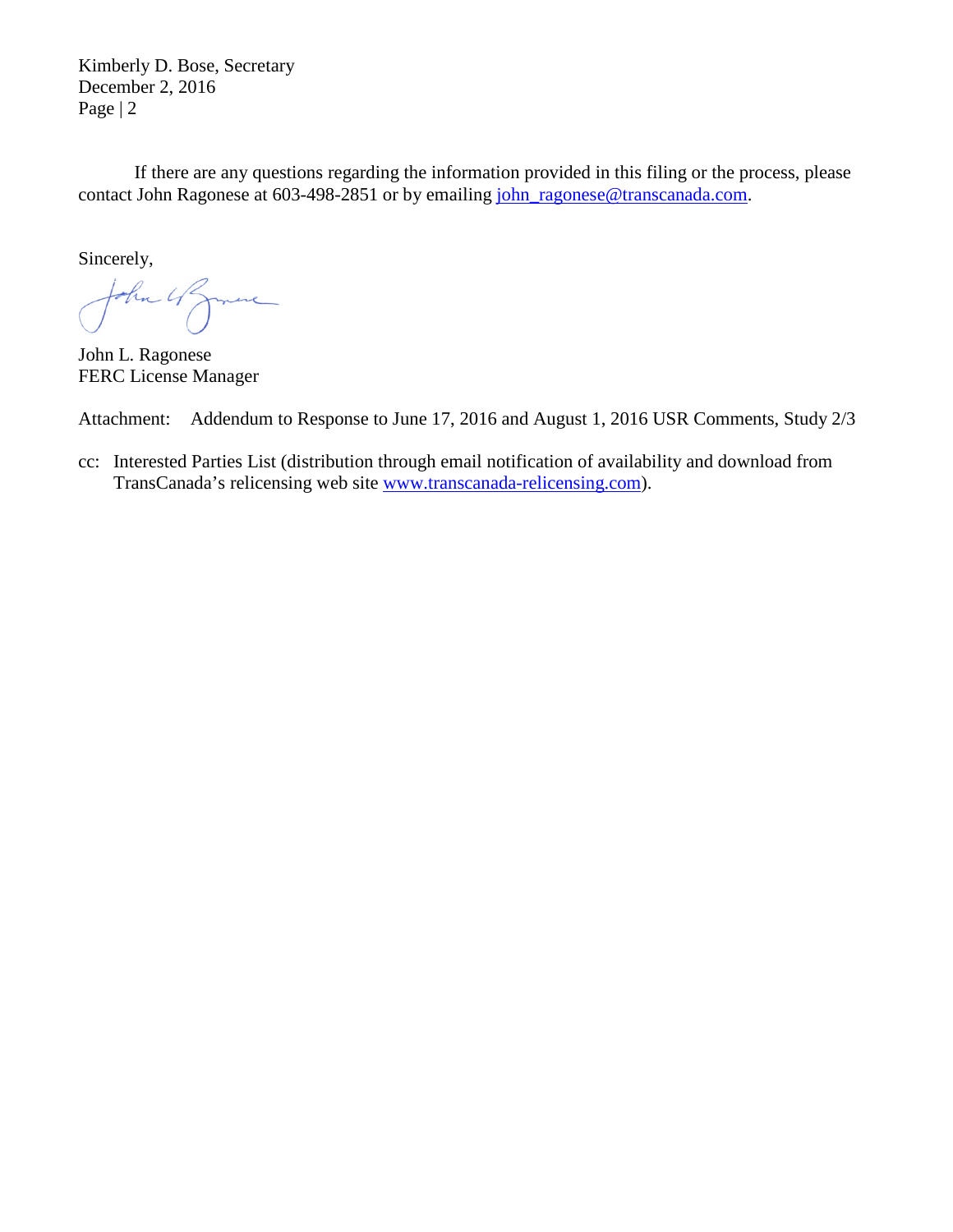| <b>Comment</b> | Study # | <b>Source</b> | <b>Comment</b>                                    | <b>Response</b>                             |
|----------------|---------|---------------|---------------------------------------------------|---------------------------------------------|
| #              |         |               |                                                   |                                             |
| 63             | 2/3     | Mr. McIntyre  | The maps of erosion sites, now brought up to      | The commenter may be using the              |
|                |         |               | 2014, are wrong or misleading for two sites in    | comparison of erosion maps from 1958,       |
|                |         |               | Lyme [River Road North, and River Road South,     | 1978, and 2014 to ascertain the bank        |
|                |         |               | photos and annotated study report maps            | stability conditions at the site in 2014 as |
|                |         |               | included and relative to study mapping as         | "stable". However, the report makes         |
|                |         |               | "stable" and condition of the road at the two     | clear that in the comparison of erosion     |
|                |         |               | locations]Immediately north of the section        | maps, only the "eroding" stability          |
|                |         |               | shown in Figure 5 and 6 [in the comment letter]   | category of 2014 was used in the            |
|                |         |               | another several hundred feet of River road is     | historical comparison given that the        |
|                |         |               | threatened by erosion and is subject to collapse. | earlier mapping efforts likely did not      |
|                |         |               | A survey of the rest of the road by the Town of   | classify the "vegetated eroding" and        |
|                |         |               | Lyme reveals additional segments constituting     | "failing armor" categories as eroding.      |
|                |         |               | about a mile in total that are in danger.         | Consequently, a section of bank mapped      |
|                |         |               |                                                   | as "vegetated eroding" in 2014 and not      |
|                |         |               |                                                   | mapped as eroding in earlier mapping        |
|                |         |               |                                                   | efforts would be recorded as "still         |
|                |         |               |                                                   | stable" as it is believed that the earlier  |
|                |         |               |                                                   | mapping efforts would have described        |
|                |         |               |                                                   | the "vegetated eroding" category as         |
|                |         |               |                                                   | "stable". The location of the sites in      |
|                |         |               |                                                   | question are not precisely known but        |
|                |         |               |                                                   | considerable lengths of bank in the         |
|                |         |               |                                                   | general area in question are mapped as      |
|                |         |               |                                                   | "vegetated eroding". For the precise        |
|                |         |               |                                                   | locations in question, the GIS data for     |
|                |         |               |                                                   | bank stability mapping in 2014 (and not     |
|                |         |               |                                                   | the comparisons of erosion mapping          |

## **Study 2/3 – Riverbank Transect and Riverbank Erosion Study Response to Comments 63 - 78**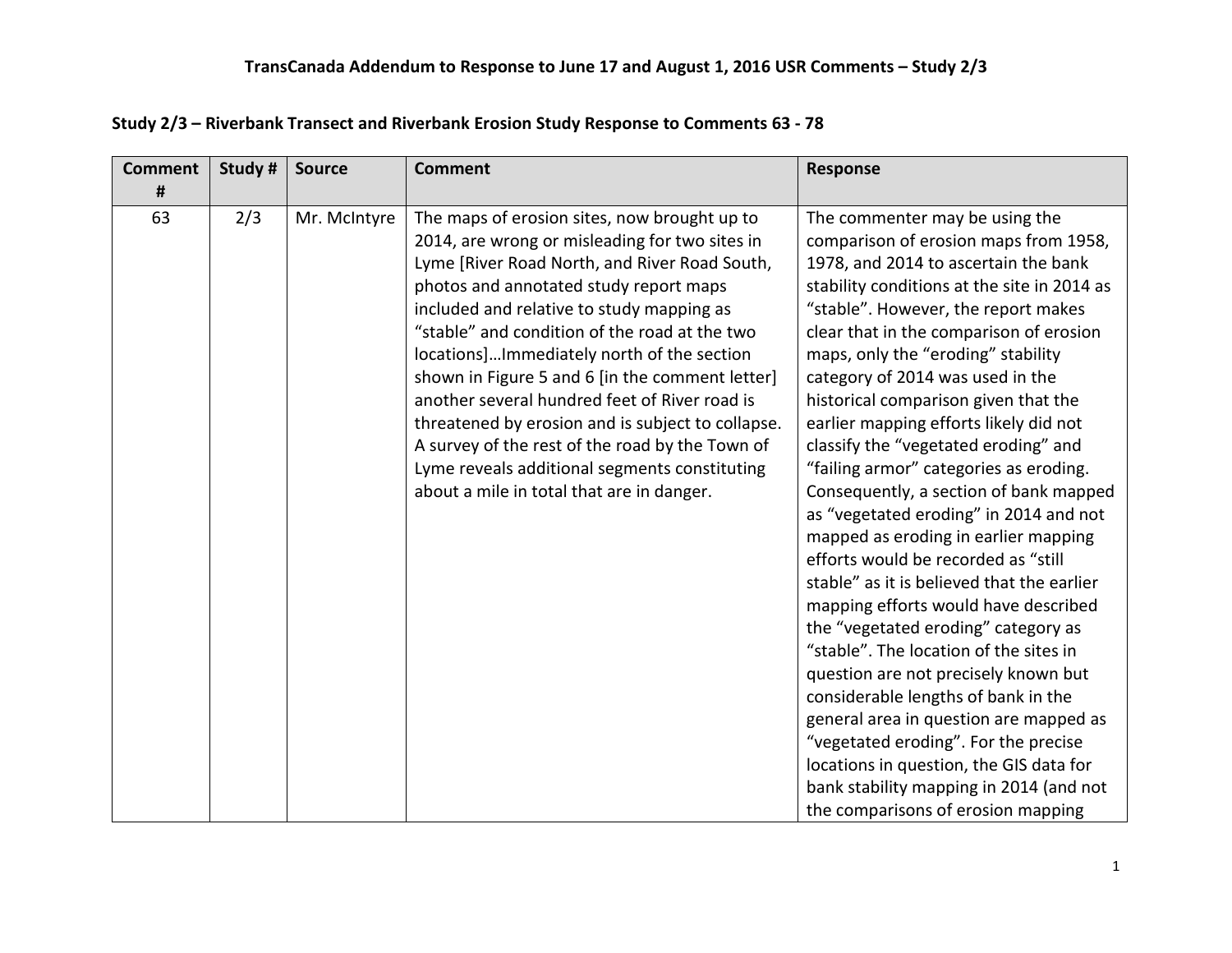| <b>Comment</b> | Study # | <b>Source</b> | <b>Comment</b>                                                                                                                                                                                                                                                                                                                                                                                                                                                                                                                                                                                                                                                                                                                                                                                                                                              | <b>Response</b>                                                                                                                                                                                                                                                                                                                                                                                                                                                                                                                                                                                                                                                                                                                                                                                                                                                     |
|----------------|---------|---------------|-------------------------------------------------------------------------------------------------------------------------------------------------------------------------------------------------------------------------------------------------------------------------------------------------------------------------------------------------------------------------------------------------------------------------------------------------------------------------------------------------------------------------------------------------------------------------------------------------------------------------------------------------------------------------------------------------------------------------------------------------------------------------------------------------------------------------------------------------------------|---------------------------------------------------------------------------------------------------------------------------------------------------------------------------------------------------------------------------------------------------------------------------------------------------------------------------------------------------------------------------------------------------------------------------------------------------------------------------------------------------------------------------------------------------------------------------------------------------------------------------------------------------------------------------------------------------------------------------------------------------------------------------------------------------------------------------------------------------------------------|
| #              |         |               |                                                                                                                                                                                                                                                                                                                                                                                                                                                                                                                                                                                                                                                                                                                                                                                                                                                             |                                                                                                                                                                                                                                                                                                                                                                                                                                                                                                                                                                                                                                                                                                                                                                                                                                                                     |
| 64             |         |               |                                                                                                                                                                                                                                                                                                                                                                                                                                                                                                                                                                                                                                                                                                                                                                                                                                                             | from different years) can be consulted to<br>confirm this (see attached figures<br>showing a) River Rd North; and b) River<br>Rd South locations with 2014 stability<br>categories).                                                                                                                                                                                                                                                                                                                                                                                                                                                                                                                                                                                                                                                                                |
|                | 2/3     | Mr. McIntyre  | From the methodology described in the study<br>report, I understand that update of the GIS<br>georeference files employed aerial photographs<br>from 2010. The figures above [in the comment<br>letter] are labeled "Comparison of 1958 and<br>2014 erosion. I do not find aerial photos from<br>2014 mentioned. Where was the data for the<br>period, 2010 to 2014 obtained? From the field<br>mapping of bank conditions described in section<br>5.6 of the report? From LIDAR? I was with Mr.<br>Field when he visited both sections of river road<br>described above, and climbed down and around<br>the hole under the section recently closed to<br>traffic. How did this section of the bank get<br>classified incorrectly?<br>At the August 25 meetingTransCanada stated<br>that the figures I described in the report<br>Appendixwould be changed. | See response to comment # 63 as to why<br>the bank would seem to be classified<br>incorrectly if only the erosion<br>comparison maps were consulted<br>without also looking at the GIS data of<br>bank stability mapped in 2014. The<br>georeferencing of aerial photographs<br>utilized aerial photographs from 2010.<br>This analysis is completely independent<br>from the maps of bank stability that<br>were completed through field<br>observations in 2014.<br>As the commenter indicated in a<br>statement following this comment, the<br>report (p. 24) pointed out the limitations<br>of historical comparison and states:<br>"Despite these limitations, the analysis<br>does provide some insights into where<br>and when significant changes in channel<br>position have occurred within the study<br>area."<br>Further, the study was not designed to |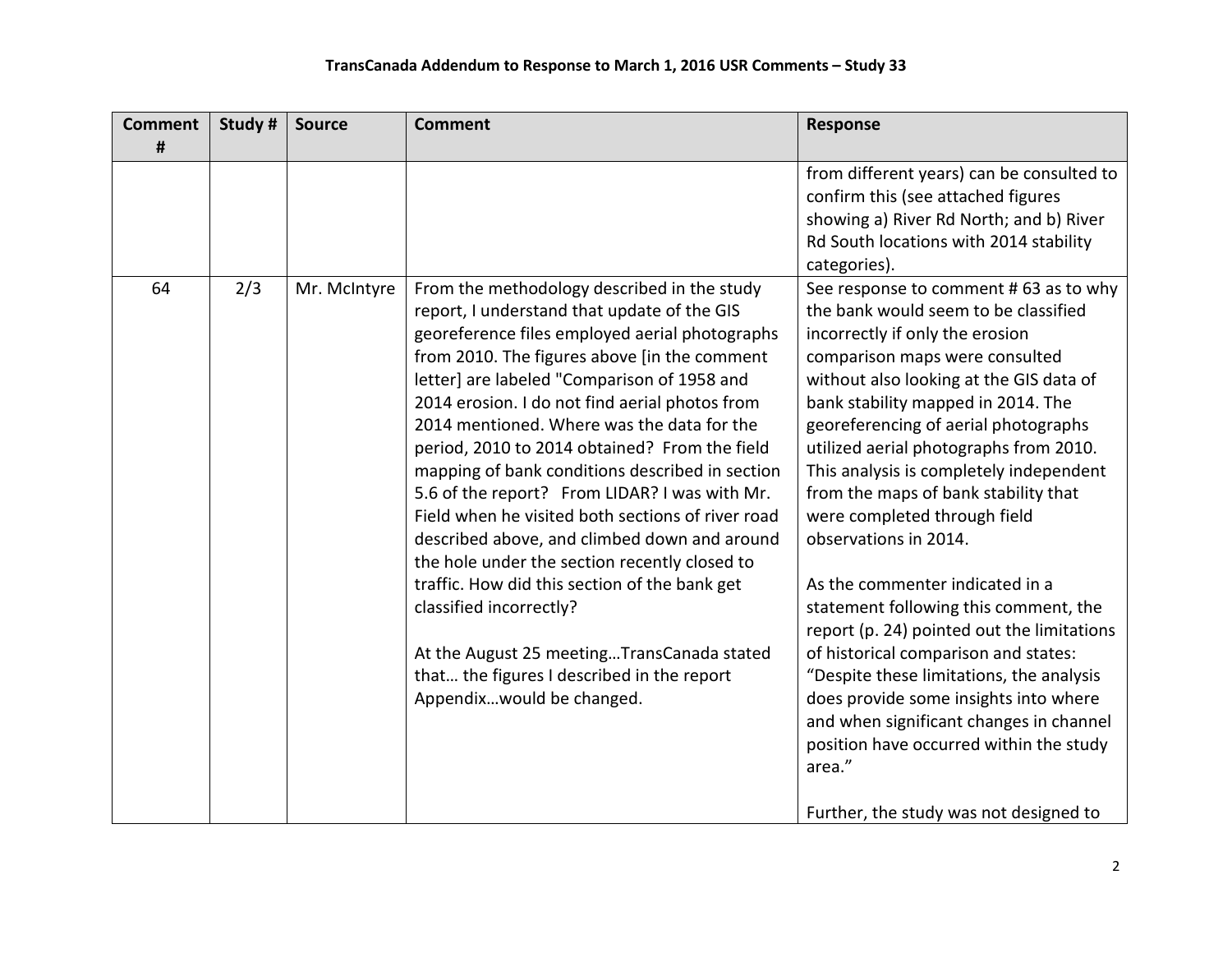| <b>Comment</b> | Study # | <b>Source</b> | <b>Comment</b>                                                                                                                                                                                                                                                                                                                                                                                                                                                                                                                                                                                                                                                       | Response                                                                                                                                                                                                                                                                                                                                                                                                                                                                                                                                                                                               |
|----------------|---------|---------------|----------------------------------------------------------------------------------------------------------------------------------------------------------------------------------------------------------------------------------------------------------------------------------------------------------------------------------------------------------------------------------------------------------------------------------------------------------------------------------------------------------------------------------------------------------------------------------------------------------------------------------------------------------------------|--------------------------------------------------------------------------------------------------------------------------------------------------------------------------------------------------------------------------------------------------------------------------------------------------------------------------------------------------------------------------------------------------------------------------------------------------------------------------------------------------------------------------------------------------------------------------------------------------------|
| #              |         |               |                                                                                                                                                                                                                                                                                                                                                                                                                                                                                                                                                                                                                                                                      |                                                                                                                                                                                                                                                                                                                                                                                                                                                                                                                                                                                                        |
|                |         |               |                                                                                                                                                                                                                                                                                                                                                                                                                                                                                                                                                                                                                                                                      | evaluate specific locations of erosion,<br>except at the 21 monitoring sites, and as<br>the report states (p. 114): "The focus of<br>the Study 2 and Study 3 erosion studies<br>was to identify broad patterns of erosion<br>along more than 250 miles of riverbank<br>and these studies were not intended to<br>detail or understand the numerous local<br>characteristics potentially controlling<br>erosion at specific locations."<br>With regard to changing figures, we<br>believe that the 2014 mapping was<br>correct and those areas were classified<br>as "vegetated eroding" in those areas |
| 65             | 2/3     | Mr. McIntyre  | The sequence shown in the figure [Figure 5.6.2-1<br>of the study report] adequately describes what is<br>seen when one examines a site of erosion. And<br>one must agree that one of the steps in<br>streambank erosion is the removal of bench<br>material by high water events so that he cycle<br>can repeat itself. The lesson that was offered,<br>however, ignored or failed to give adequate<br>emphasis to an important cause of the type of<br>erosion most likely to be active as a result of dam<br>operations. This is piping, or as referred to by<br>the applicant in the report "seepage" erosion.<br>The failure of the report of studies 2 and 3 to | visited by Dr. Field.<br>The cycle of erosion describes the<br>formation of notches and overhangs and<br>also attributes seepage as one possible<br>mechanism for creating the overhangs,<br>and a description of that process was<br>included in the study report in Section<br>5.6.2.<br>In the impoundments, more than 75<br>percent of the bank length experiences a<br>median WSE fluctuation of less than 1.5<br>ft, a range considered ineffective at<br>causing erosion because of the limited                                                                                                 |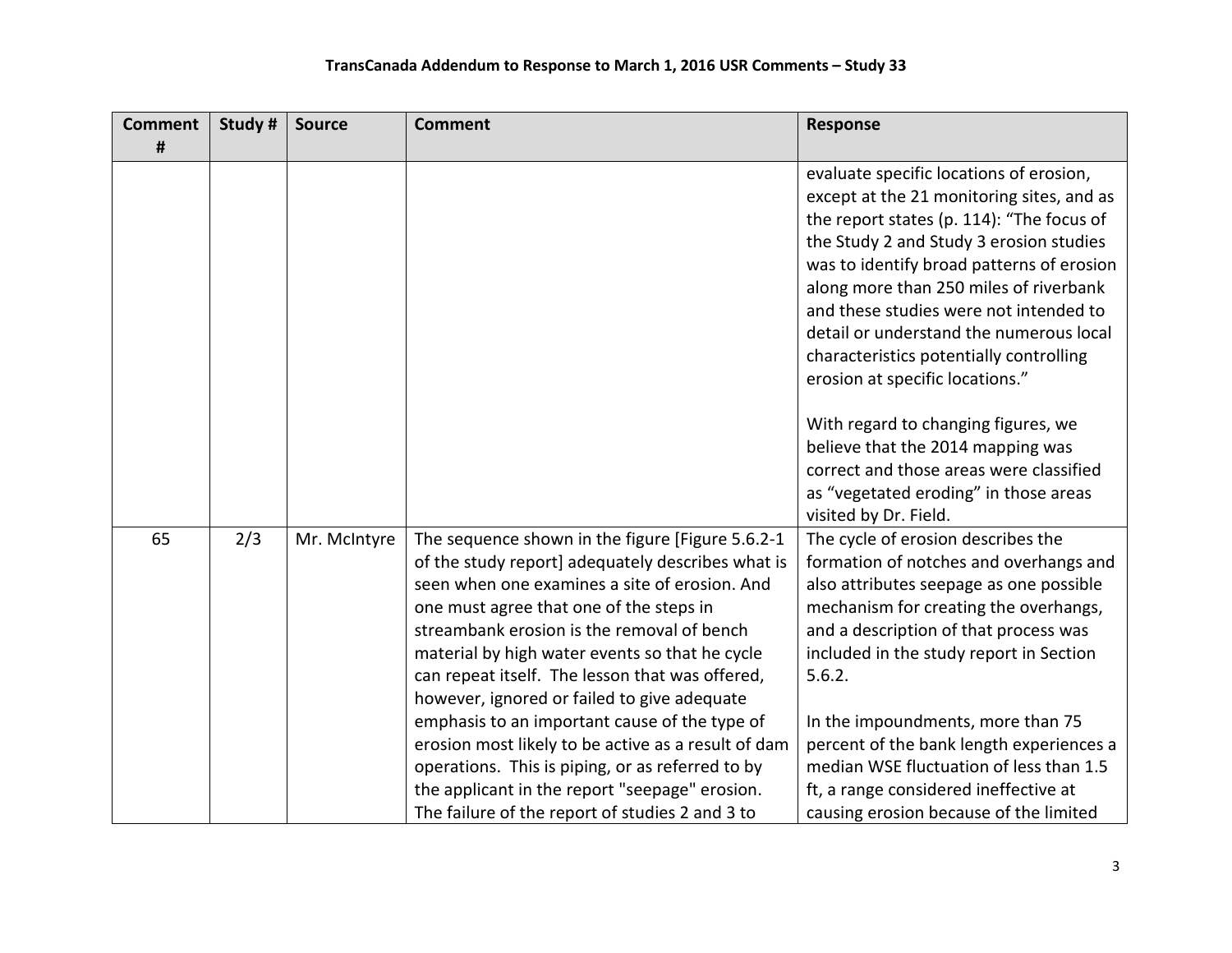| <b>Comment</b> | Study # | <b>Source</b> | <b>Comment</b>                                                                                                                                                                                                                                                                                                                                                                                                                                                          | <b>Response</b>                                                                                                                                                                                                                                                                                                                                                                                                                                                                                                                                                                                                                                                                                                                                              |
|----------------|---------|---------------|-------------------------------------------------------------------------------------------------------------------------------------------------------------------------------------------------------------------------------------------------------------------------------------------------------------------------------------------------------------------------------------------------------------------------------------------------------------------------|--------------------------------------------------------------------------------------------------------------------------------------------------------------------------------------------------------------------------------------------------------------------------------------------------------------------------------------------------------------------------------------------------------------------------------------------------------------------------------------------------------------------------------------------------------------------------------------------------------------------------------------------------------------------------------------------------------------------------------------------------------------|
| #              |         |               |                                                                                                                                                                                                                                                                                                                                                                                                                                                                         |                                                                                                                                                                                                                                                                                                                                                                                                                                                                                                                                                                                                                                                                                                                                                              |
|                |         |               | include a diagram like the one shown [Figure 9 in<br>the comment letter] as part of the tutorial on<br>erosion is a deplorable omission.<br>The photo of the "sink-hole" shown on the<br>Mudge property in the study report [Figure<br>5.4.2-5] probably shows a result of piping<br>erosion. Piping may also have been an important<br>factor in damage to River Road in Lyme as stated<br>by Lyme's consulting engineer who studied the<br>River Road North collapse. | hydraulic gradient that would develop<br>between the lowering river level and<br>groundwater that seeps into the bank<br>when the river is at the upper limit of<br>the WSE fluctuation range.<br>Figure 5.4.2-5 was only presented as an<br>example of a localized bank collapse and<br>recession on a more extensive,<br>seemingly non-receding bank based on<br>monitoring duration and was not<br>necessarily provided as an example of<br>seepage erosion. More detailed site<br>specific studies beyond the project scope<br>would be needed to establish whether<br>the erosion is caused by seepage forces<br>and, if so, whether the seepage is<br>related to project-related WSE<br>fluctuations, natural groundwater<br>seepage, or other causes. |
| 66             | 2/3     | Mr. McIntyre  | The reporttakes the position that water level<br>fluctuations in the Wilder impoundment were<br>unlikely to be an important cause of erosion. This<br>conclusion was based upon correlating<br>information on the magnitude of water level<br>fluctuations and the frequency and location of<br>erosive action seen on the banks of the<br>impoundment rather than any direct<br>measurements concerning the amount of                                                  | The operations model (Study 5) shows<br>the greatest fluctuations in upper Wilder<br>impoundment of up to 9 feet under<br>normal project operations. However,<br>WSE fluctuations in the upper<br>impoundment are primarily the result of<br>inflows from upstream and not Wilder<br>Project operations. WSE fluctuations<br>associated only with Wilder Project                                                                                                                                                                                                                                                                                                                                                                                             |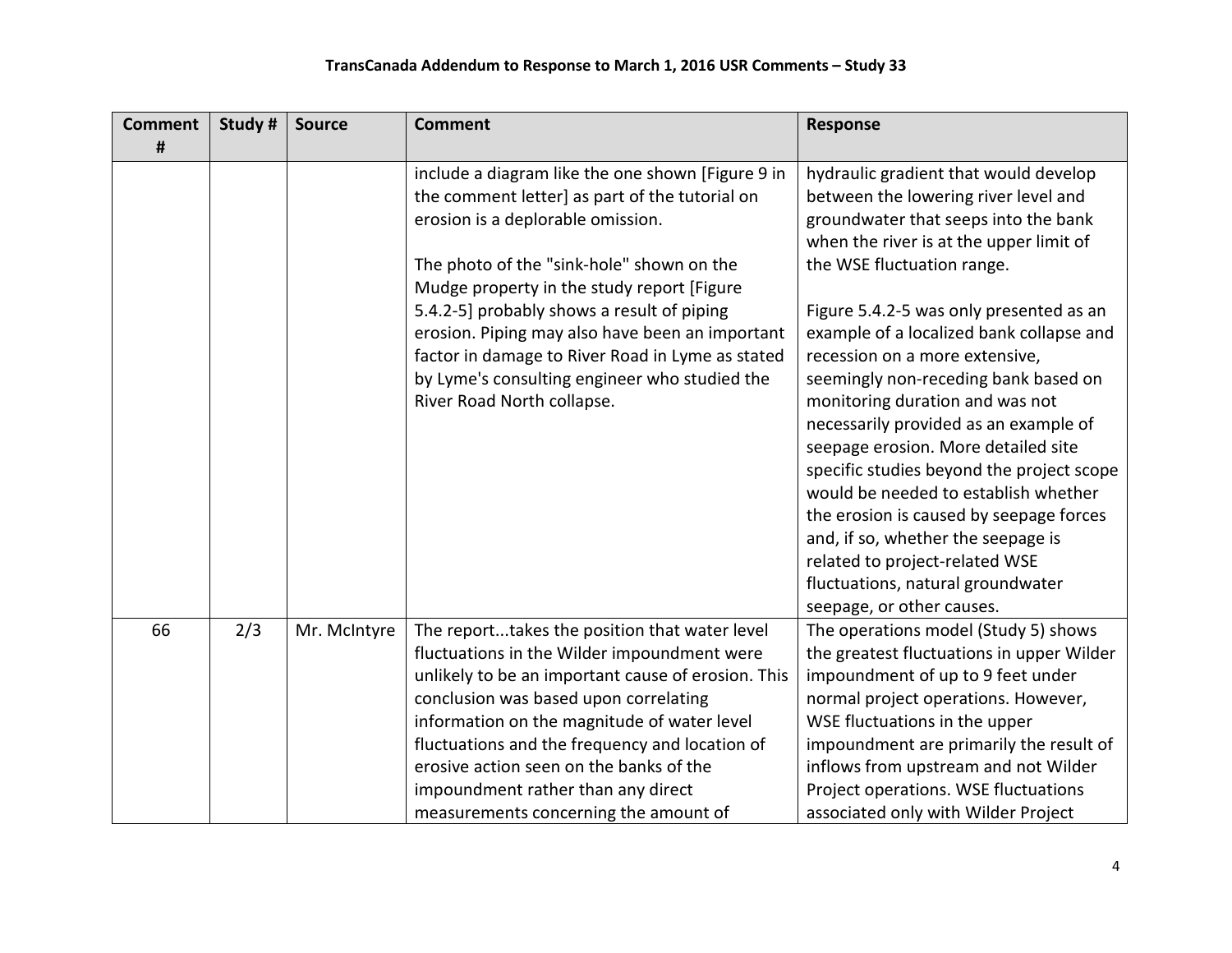| <b>Comment</b> | Study # | <b>Source</b> | <b>Comment</b>                                                                                                                                                                                                                                                                                                                                                                                                                                                                                                                                             | <b>Response</b>                                                                                                                                                                                                                                                                                                                                                                                                                                                                                                                                                                                                                                                      |
|----------------|---------|---------------|------------------------------------------------------------------------------------------------------------------------------------------------------------------------------------------------------------------------------------------------------------------------------------------------------------------------------------------------------------------------------------------------------------------------------------------------------------------------------------------------------------------------------------------------------------|----------------------------------------------------------------------------------------------------------------------------------------------------------------------------------------------------------------------------------------------------------------------------------------------------------------------------------------------------------------------------------------------------------------------------------------------------------------------------------------------------------------------------------------------------------------------------------------------------------------------------------------------------------------------|
| #              |         |               |                                                                                                                                                                                                                                                                                                                                                                                                                                                                                                                                                            |                                                                                                                                                                                                                                                                                                                                                                                                                                                                                                                                                                                                                                                                      |
|                |         |               | erosion caused by such fluctuations. For the<br>applicant's present analysis of erosion the<br>fluctuations are assumed to be greatest at the<br>upper portion of the impoundment. The Pre<br>application document (PAD) states that they are<br>greater at the dam. What is true?<br>Where are the measurements of the fluctuating<br>water levels in the report? [and] Why was<br>modeling of water level fluctuations at each of<br>the 21 study sites used to define the range of<br>likely water level changes [rather than water<br>level monitors]? | operations are greatest closest to the<br>dam.<br>The use of modeling data allowed a<br>better defined flow range/exceedance<br>probability associated with no spill<br>conditions to be identified over a longer<br>timeframe. The water level data was<br>used to confirm that the operations<br>model adequately described the typical<br>fluctuations recorded by the monitors.<br>Use of the water level data alone to<br>define the range would have lacked any<br>specificity as to the exceedance<br>probabilities involved and would provide<br>no way of establishing whether the<br>ranges involved were associated with<br>spill or no spill conditions. |
| 67             | 2/3     | Mr. McIntyre  | Because there are so many confounding factors<br>at work at every site of erosion, it is imperative<br>that direct measurements be made of erosion as<br>caused by such fluctuations. Until we know how<br>the weight of silt removed by each rise and fall of<br>water level of a given height at a given site, of a<br>given soil composition, at a given temperature,<br>etc. we don't know anything about the matter.                                                                                                                                  | We concur that there are many<br>confounding factors at work and that<br>each erosion site is different; and p. 115<br>of the report states: "Attempting to<br>identify a single cause for erosion fails to<br>recognize that multiple processes<br>operate collectively to effect change on<br>the riverbanks through space and time."<br>Detailed site specific measurements of<br>erosion caused by seepage forces were                                                                                                                                                                                                                                           |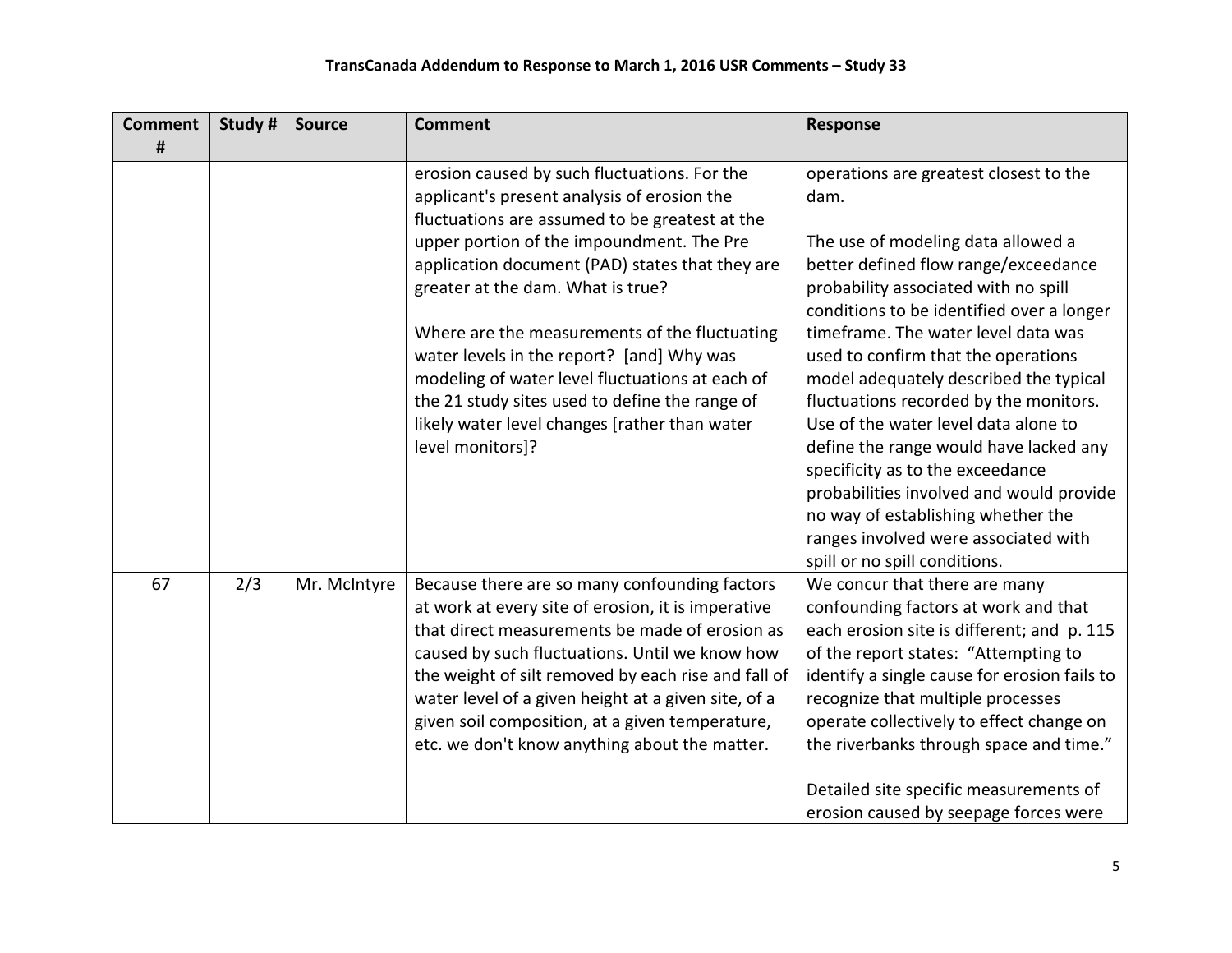| <b>Comment</b> | Study # | <b>Source</b> | <b>Comment</b>                                                                                                                                                                                                                                                                                                                                                                                                                                        | <b>Response</b>                                                                                                                                                                                                                                                                                                                                                                                                                                                                                                                                                                                                                                                                                                                |
|----------------|---------|---------------|-------------------------------------------------------------------------------------------------------------------------------------------------------------------------------------------------------------------------------------------------------------------------------------------------------------------------------------------------------------------------------------------------------------------------------------------------------|--------------------------------------------------------------------------------------------------------------------------------------------------------------------------------------------------------------------------------------------------------------------------------------------------------------------------------------------------------------------------------------------------------------------------------------------------------------------------------------------------------------------------------------------------------------------------------------------------------------------------------------------------------------------------------------------------------------------------------|
| #              |         |               |                                                                                                                                                                                                                                                                                                                                                                                                                                                       |                                                                                                                                                                                                                                                                                                                                                                                                                                                                                                                                                                                                                                                                                                                                |
|                |         |               |                                                                                                                                                                                                                                                                                                                                                                                                                                                       | beyond the scope of the approved study<br>plan. Hours of anecdotal observations<br>during the course of the study did not<br>show turbidity near-shore during normal<br>project operations so we do not believe<br>detailed studies would provide<br>measurable quantities of silt during<br>normal project operations and, thus,<br>would not materially change the<br>conclusions of this study.                                                                                                                                                                                                                                                                                                                             |
| 68             | 2/3     | Mr. McIntyre  | If we supposed that the dams had not been built<br>and the river was in a free and unencumbered<br>state, how much erosion would be occurring?<br>The only erosion that would then occur at the<br>present erosion sites described in studies 1-3<br>would be on the occasion of 100 year floods.<br>Using this rationale, we might then assign<br>perhaps 90% of the erosive damage we see<br>today to the presence of the dam and its<br>operation. | The baseline for the erosion study was<br>current project operations, so a detailed<br>study of erosion rates prior to<br>construction of the dams was beyond<br>the scope of this study.<br>Given the sandy nature of most of the<br>riverbanks within the study area and the<br>velocities associated with natural flows<br>significantly below 100-year flood levels,<br>erosion likely occurred prior to dam<br>construction. Stream flow velocities are<br>reduced by the impounded water behind<br>mainstem dams and therefore it is likely<br>that erosion is less than pre-dam<br>conditions.<br>Construction of US Army Corps of<br>Engineer flood control projects in the<br>tributaries as well as Moore Dam on the |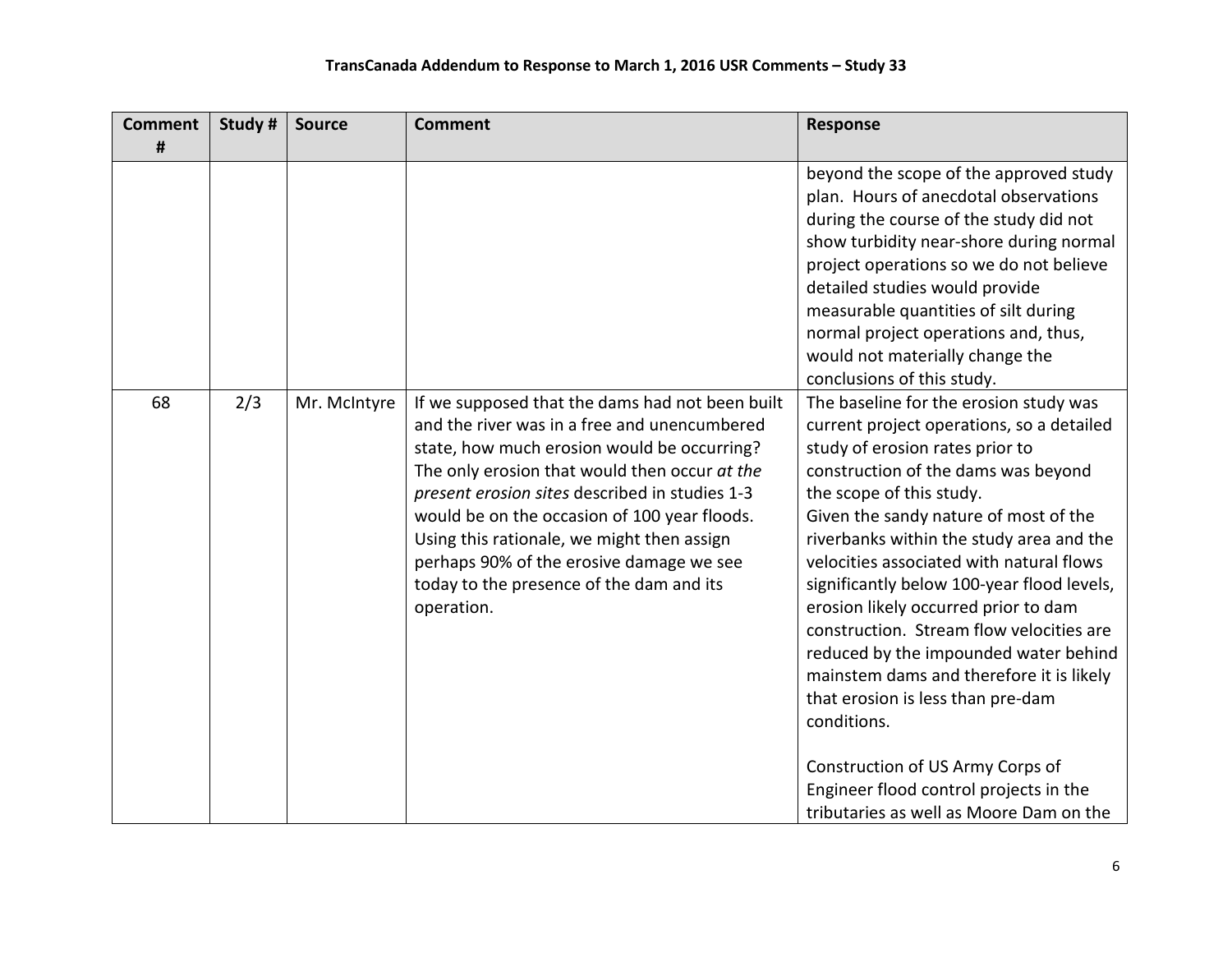| <b>Comment</b> | Study # | <b>Source</b> | <b>Comment</b>                                                                                                                                                                                                                                                                                                                                                                                                                                                                                                                                                                                                                                                                                                                                                                                                                                                                     | <b>Response</b>                                                                                                                                                                                                                                                                                                             |
|----------------|---------|---------------|------------------------------------------------------------------------------------------------------------------------------------------------------------------------------------------------------------------------------------------------------------------------------------------------------------------------------------------------------------------------------------------------------------------------------------------------------------------------------------------------------------------------------------------------------------------------------------------------------------------------------------------------------------------------------------------------------------------------------------------------------------------------------------------------------------------------------------------------------------------------------------|-----------------------------------------------------------------------------------------------------------------------------------------------------------------------------------------------------------------------------------------------------------------------------------------------------------------------------|
| #              |         |               |                                                                                                                                                                                                                                                                                                                                                                                                                                                                                                                                                                                                                                                                                                                                                                                                                                                                                    |                                                                                                                                                                                                                                                                                                                             |
|                |         |               |                                                                                                                                                                                                                                                                                                                                                                                                                                                                                                                                                                                                                                                                                                                                                                                                                                                                                    | mainstem have reduced peak flows and<br>the erosive forces associated with those<br>flows during spring runoff and weather<br>related storm events. Consequently, the<br>erosive forces during flood flows under<br>current conditions would be less than<br>before the dams began operating and<br>under flood conditions. |
| 69             | 2/3     | Mr. Mudge     | In Study 2/3, Figure 5.6.2-1, page 70, is<br>TransCanada's diagram of the "Cycle of<br>Erosion" [T]hose sketches should be compared<br>to the sketches that I included in my original<br>Study Request of February 25, 2013 [which<br>included sketched-in water levels in relation to<br>various erosion types] To have excluded the<br>raising and lowering of the river from the "cycle<br>of erosion" diagramsdiscredits that discussion<br>TransCanada [has] repeatedly stated that they<br>do not raise and lower the water very much.<br>However, both the Study 2/3 report itself and<br>Appendix A of the report include many pictures<br>of the river when it has been lowered. There is a<br>"cycle of erosion" along the riverbank and all<br>factors contributing to it must be included in any<br>and all schematic diagrams of it. TransCanada<br>does not do that. | See response to comment #65.                                                                                                                                                                                                                                                                                                |
| 70             | 2/3     | Mr. Mudge     | [The report states on page 105 in relation to the                                                                                                                                                                                                                                                                                                                                                                                                                                                                                                                                                                                                                                                                                                                                                                                                                                  | The letter prepared by the licensed                                                                                                                                                                                                                                                                                         |
|                |         |               | Mudge property associated with monitoring site                                                                                                                                                                                                                                                                                                                                                                                                                                                                                                                                                                                                                                                                                                                                                                                                                                     | surveyor hired by the commenter clearly                                                                                                                                                                                                                                                                                     |
|                |         |               | 02-W09]: "an additional 8 ft of erosion [as                                                                                                                                                                                                                                                                                                                                                                                                                                                                                                                                                                                                                                                                                                                                                                                                                                        | states that the distances measured were                                                                                                                                                                                                                                                                                     |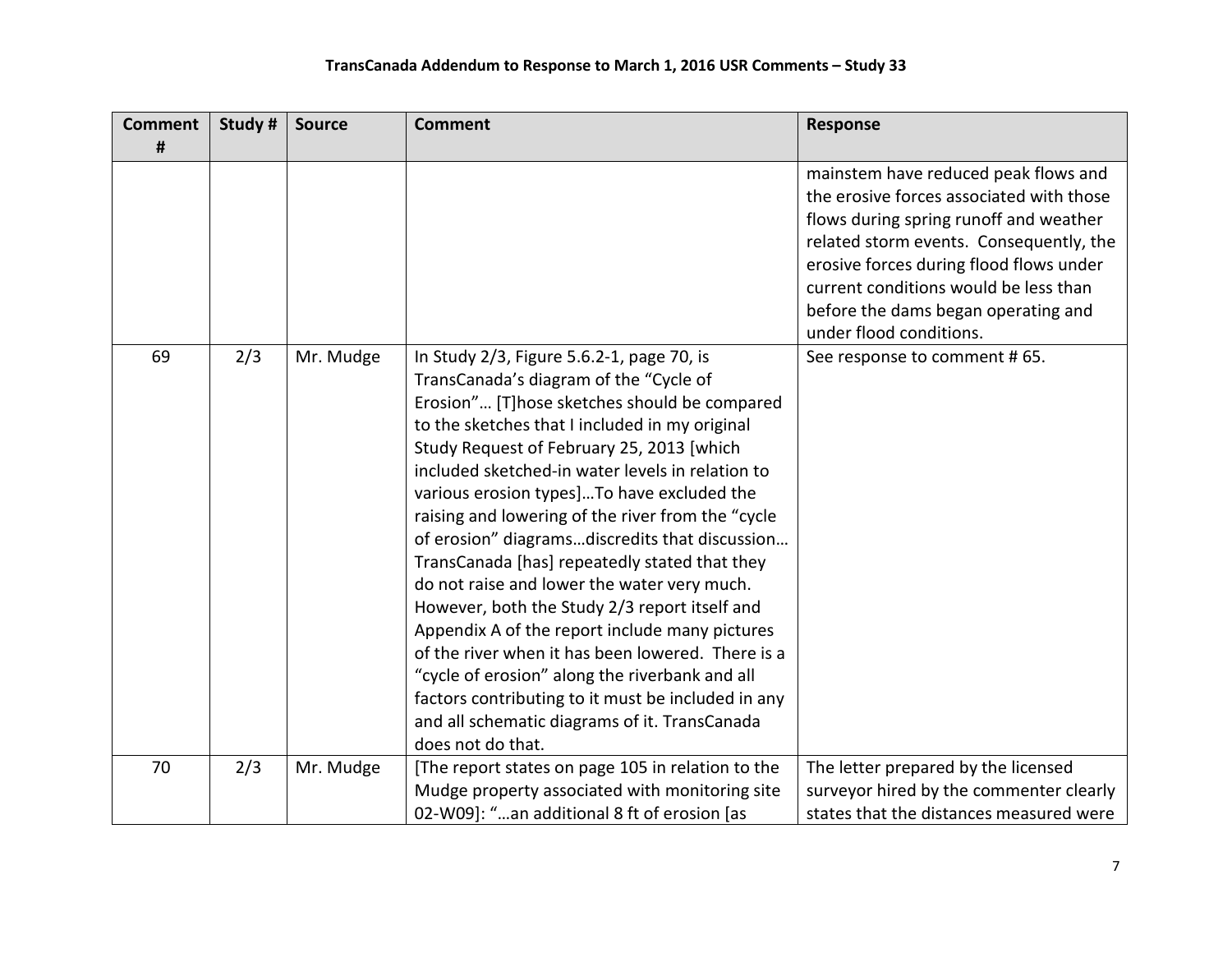| <b>Comment</b> | Study # | <b>Source</b> | <b>Comment</b>                                                                                                                                                                                                                                                                                                                                                                                       | <b>Response</b>                                                                                                                                                                                                                                                                                                                                                                                                                                                                                                                                                                                                                    |
|----------------|---------|---------------|------------------------------------------------------------------------------------------------------------------------------------------------------------------------------------------------------------------------------------------------------------------------------------------------------------------------------------------------------------------------------------------------------|------------------------------------------------------------------------------------------------------------------------------------------------------------------------------------------------------------------------------------------------------------------------------------------------------------------------------------------------------------------------------------------------------------------------------------------------------------------------------------------------------------------------------------------------------------------------------------------------------------------------------------|
| #              |         |               |                                                                                                                                                                                                                                                                                                                                                                                                      |                                                                                                                                                                                                                                                                                                                                                                                                                                                                                                                                                                                                                                    |
|                |         |               | measured in 2015 as part of the study] has<br>occurred since 1989." For that to be true, the<br>line would measure 910.6 feet. There is no<br>indication that the measurement was made by a<br>licensed surveyor. I then had a licensed surveyor<br>in New Hampshire measure the line, and it is<br>903.1 feet.                                                                                      | "between 2 found boundary pins". This<br>suggests the distances reported were<br>between the boundary pin near River<br>Road set several years ago and a<br>boundary pin established in 2015 by<br>Field Geology Services approximately 8 ft<br>from the top of the bank at the time of<br>their survey discussed in the Study 2/3<br>report. It appears the professional<br>survey did not measure to the top of the<br>riverbank but approximately 8 ft from<br>the top of the bank, explaining the<br>difference in the reported distances.<br>Consequently, the erosion rates at the<br>Mudge property calculated in the Study |
| 71             | 2/3     | Mr. Mudge     | Study 1, Appendix A, Plate A-5, identifies this<br>same land, my fields, as being on the border<br>between "Still Stable" and "Destabilized."<br>Surveys document that it has been eroding since<br>1961.                                                                                                                                                                                            | 2/3 report are considered accurate.<br>See response to comment #63.                                                                                                                                                                                                                                                                                                                                                                                                                                                                                                                                                                |
| 72             | 2/3     | Mr. Mudge     | In its Assessment of Project Effects, Study 2/3<br>reads, page 110: "Absent other changes,<br>however, the banks will eventually re-stabilize<br>when an equilibrium condition is reached with<br>the new impoundment level." That might be<br>true if there was a new impoundment level", but<br>for more than sixty (60!) years the impoundment<br>level" has changed frequently, sometimes daily, | Impoundment level is different than<br>impoundment fluctuation (WSE<br>fluctuations). The "new" impoundment<br>level refers to the overall level<br>established with construction and raising<br>of Wilder dam in 1950. WSE fluctuations<br>are the changes in water level at the<br>dam that result from both normal                                                                                                                                                                                                                                                                                                              |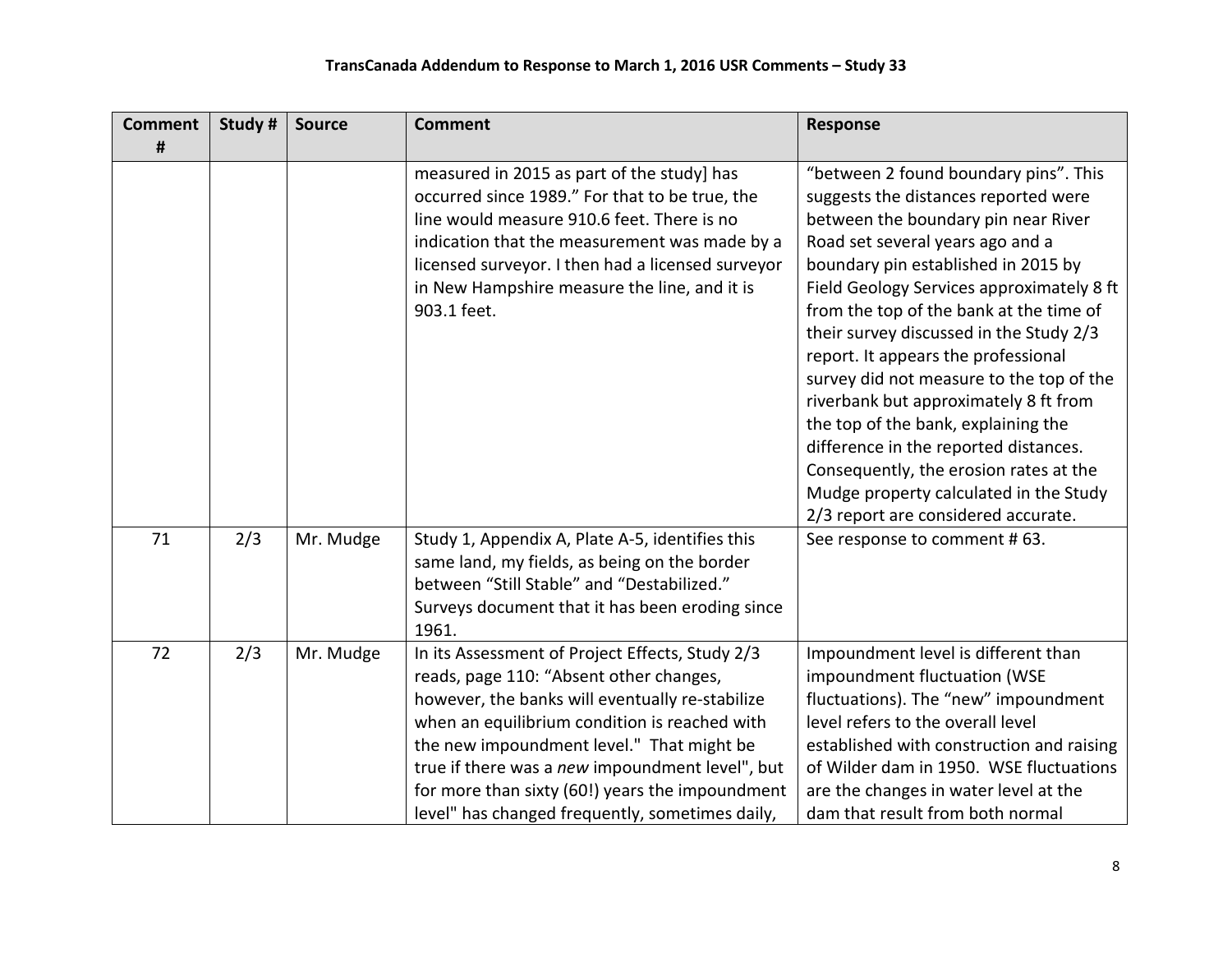| <b>Comment</b> | Study # | <b>Source</b> | <b>Comment</b>                                                                                                                                                                                                                                                                                                                                                                                                                                 | <b>Response</b>                                                                                                                                                                                                                                                                                                                                                                                                                                                                                |
|----------------|---------|---------------|------------------------------------------------------------------------------------------------------------------------------------------------------------------------------------------------------------------------------------------------------------------------------------------------------------------------------------------------------------------------------------------------------------------------------------------------|------------------------------------------------------------------------------------------------------------------------------------------------------------------------------------------------------------------------------------------------------------------------------------------------------------------------------------------------------------------------------------------------------------------------------------------------------------------------------------------------|
| #              |         |               |                                                                                                                                                                                                                                                                                                                                                                                                                                                |                                                                                                                                                                                                                                                                                                                                                                                                                                                                                                |
|                |         |               | and that causes the ongoing cycle of erosion.<br>There is no "new impoundment level."                                                                                                                                                                                                                                                                                                                                                          | project operations and high flow<br>operations. Fluctuations in water level<br>greater than those associated with<br>normal project operations are the result<br>of high inflows.                                                                                                                                                                                                                                                                                                              |
| 73             | 2/3     | Mr. Mudge     | There is no empirical data that supports the<br>conclusions of the Study 2/3 ReportThe Study<br>Report includes no technical data to support its<br>conclusions. The author of Study 2/3 has stated<br>that geotechnical studies were not done as a part<br>of this work, but he has also stated that those<br>studies could be done. More study of the erosion<br>along the Connecticut River in Vermont and New<br>Hampshire should be done. | Same as response to comment #60 and<br>included below.<br>FERC's September 13, 2013 Study Plan<br>Determination did not require<br>geotechnical analysis (p. B7): "Such an<br>analysis could be useful in designing an<br>embankment for a site-specific<br>mitigation measure. However, because<br>mitigation proposals and designs are<br>premature at this stage of the licensing<br>process, it is unclear how the requested<br>information would inform potential<br>license conditions." |
| 74             | 2/3     | Mr. Mudge     | The "erosion ratio" is first used on page 82 of<br>Study 2/3, and it is then used in a number of<br>charts and graphs on the following pages. It has<br>been acknowledged that the "erosion ratio" is<br>not an accepted methodology as it has not been<br>peer reviewed and accepted by the geology<br>profession as a whole.                                                                                                                 | Same as response to comment #'s 15<br>and 61 and included below.<br>The erosion ratio was initially developed<br>by Field Geology Services to identify<br>potential causes of erosion in the<br>Turners Falls Pool (Field, 2007) and we<br>believe it is a valid approach for the TC<br>projects. At that time no concerns with<br>the methodology were raised by the<br><b>Connecticut River Streambank Erosion</b>                                                                           |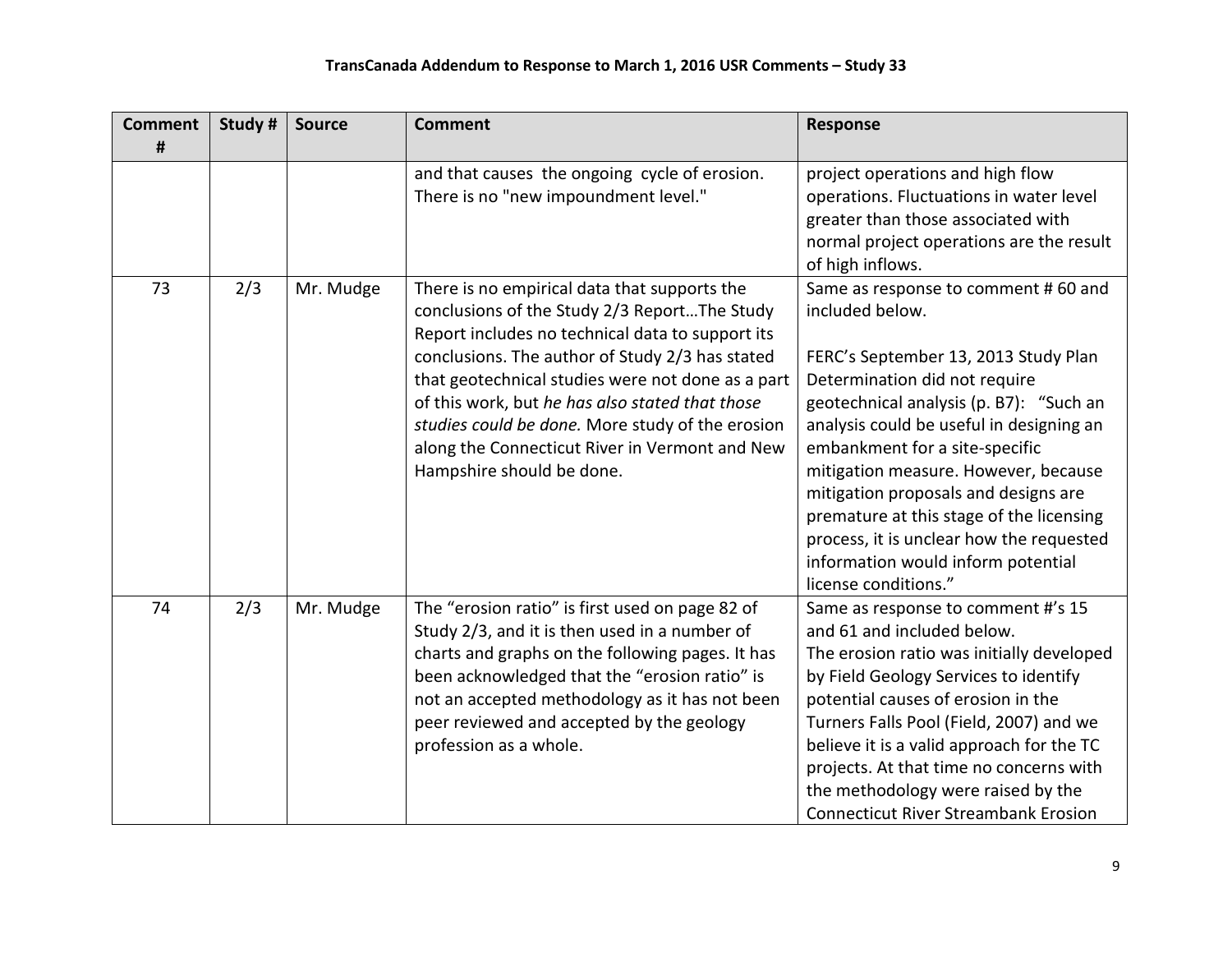| <b>Comment</b> | Study # | <b>Source</b> | <b>Comment</b> | <b>Response</b>                                                                                                                                                                                                                                                                                                                                                                                                           |
|----------------|---------|---------------|----------------|---------------------------------------------------------------------------------------------------------------------------------------------------------------------------------------------------------------------------------------------------------------------------------------------------------------------------------------------------------------------------------------------------------------------------|
| #              |         |               |                |                                                                                                                                                                                                                                                                                                                                                                                                                           |
|                |         |               |                | Committee and the report utilizing the<br>erosion ratio methodology was accepted<br>by FERC. No other studies utilizing<br>methods similar to the erosion ratio are<br>known. But the method relies on data<br>that has been collected using standard<br>geomorphological methods.                                                                                                                                        |
|                |         |               |                | The purpose of using the erosion ratio<br>was to identify if erosion preferentially<br>occurs within a given feature; to identify<br>a preferential occurrence or tendency or<br>relationship to erosion cause or effect.<br>However, we will include a statistical<br>analysis of the data using logistic<br>regression in the revised study report.                                                                     |
|                |         |               |                | We also note that the Bank and Toe<br>erosion model mentioned is for site-<br>specific analysis and for a snapshot in<br>time. The method establishes shear<br>stresses based on bank geometry so<br>cannot establish stresses associated with<br>seepage forces that might be created by<br>WSE fluctuations. The model is<br>developed for an un-impounded river<br>and is thus not adequate for Study 2/3<br>analysis. |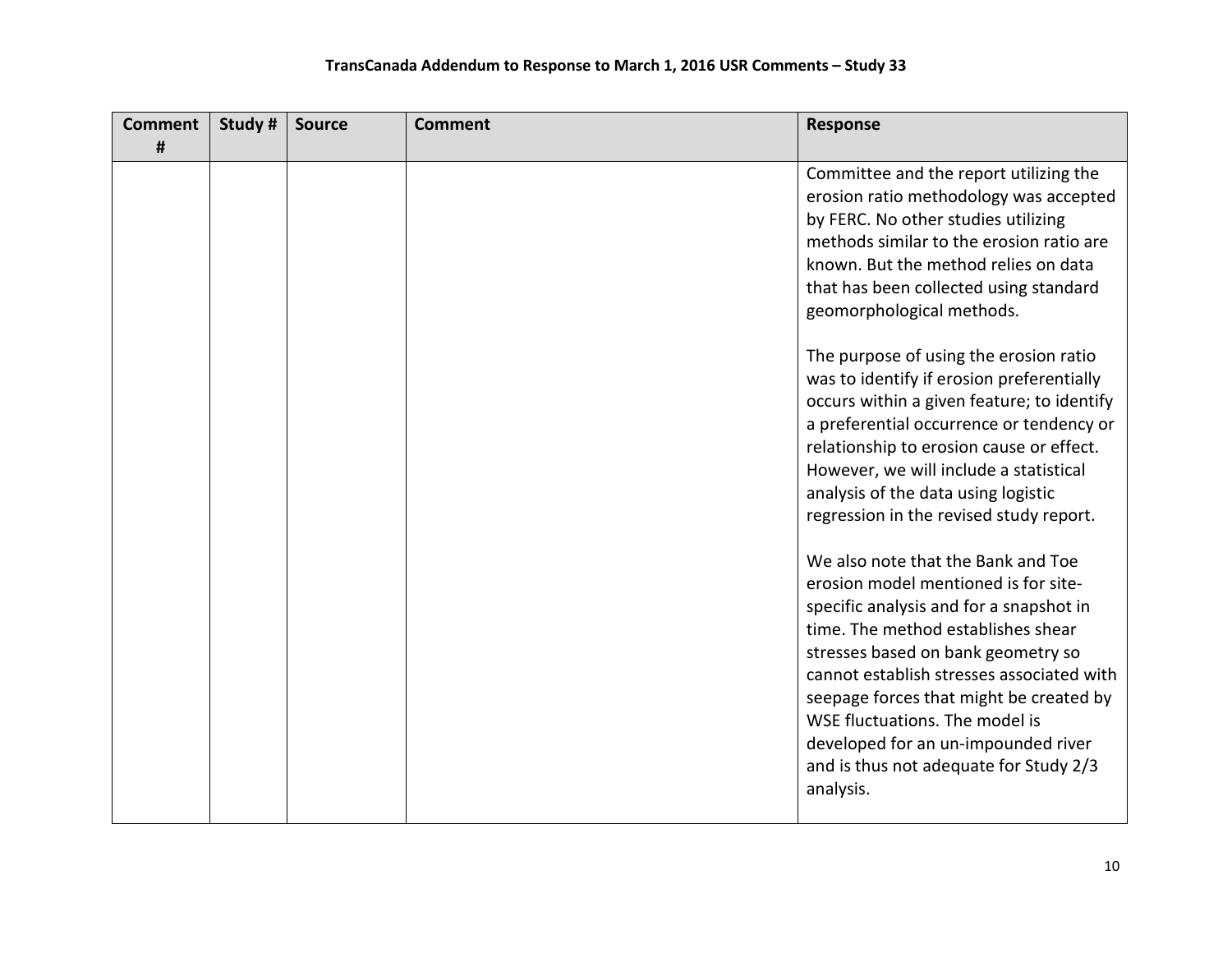| <b>Comment</b> | Study # | <b>Source</b> | <b>Comment</b>                                                                                | <b>Response</b>                                                                  |
|----------------|---------|---------------|-----------------------------------------------------------------------------------------------|----------------------------------------------------------------------------------|
| #              |         |               |                                                                                               |                                                                                  |
| 75             | 2/3     | Mr. Mudge     | On page 52 of Study 2/3 is a 2015 photo, (Figure<br>5.4.2-5), of a bank collapse on the Mudge | The report did not attempt to mislead,<br>and the statement about winter erosion |
|                |         |               |                                                                                               |                                                                                  |
|                |         |               | property in Lyme, New Hampshire. On page 62 is                                                | is true when read in its proper context.                                         |
|                |         |               | a photo, (Figure 5.6.1-2) of a "tunnel scour" in                                              | The report (on pp. 109-110) states:                                              |
|                |         |               | Fairlee, Vermont, that initially formed in 2014.                                              | "Tractive force erosion has been                                                 |
|                |         |               | On page 110 is a reference to a bank                                                          | observed to occur during small to                                                |
|                |         |               | collapse/bank recession/tunnel scour/circular                                                 | moderate floods during the winter                                                |
|                |         |               | depression near Route 10 in Hanover, New                                                      | months (Green et al., 1999; Simon et al.,                                        |
|                |         |               | Hampshire I believe that a complete and                                                       | 2000), and "is consistent with                                                   |
|                |         |               | thorough study of these three sites would show                                                | wintertime bank recession at the three                                           |
|                |         |               | that this type of erosion is all caused bythe                                                 | monitoring sites that recorded such                                              |
|                |         |               | saturation of the soils when the water level is                                               | change" during the 2-year monitoring                                             |
|                |         |               | raised and then, when the water level is lowered,                                             | period. And, "[a]lthough a July 2016                                             |
|                |         |               | particles of soil are dislodged and carried in                                                | bank collapse along Route 10 in                                                  |
|                |         |               | suspension away from the bankStudy 2/3                                                        | Hanover, NH demonstrates that bank                                               |
|                |         |               | implies that this type of erosion primarily occurs                                            | recession does not always occur in the                                           |
|                |         |               | "in the winter months." That is a totally false and                                           | winter months the monitoring data                                                |
|                |         |               | misleading statement. Those of us who live along                                              | appear to demonstrate significant bank                                           |
|                |         |               | the river and walk along the riverbank see these                                              | recession is more likely to occur in the                                         |
|                |         |               | holes/recessions/scours being formed at all                                                   | winter or during the spring freshet."                                            |
|                |         |               | times of the year.                                                                            |                                                                                  |
| 76             | 2/3     | Mr. Mudge     | Page 71 of Study 2/3 notes that "a bare skeleton                                              | To clarify, on p. 84, the report discusses                                       |
|                |         |               | of roots are less effective at protecting the                                                 | riparian vegetation and distinguishes                                            |
|                |         |               | bank." Many of the photographs in the study                                                   | between locations with vegetation on                                             |
|                |         |               | and in the appendices show either a "skeleton of                                              | the bank slope itself (which can be                                              |
|                |         |               | roots" or root systems that are in a high                                                     | stabilizing to the bank) versus vegetation                                       |
|                |         |               | riverbank and the roots are so far above the                                                  | on the edge of the floodplain or high                                            |
|                |         |               | water that the trees will topple and fall into the                                            | terrace high above the river (not                                                |
|                |         |               | river. Many of the photographs clearly illustrate                                             | stabilizing to the bank, and the majority                                        |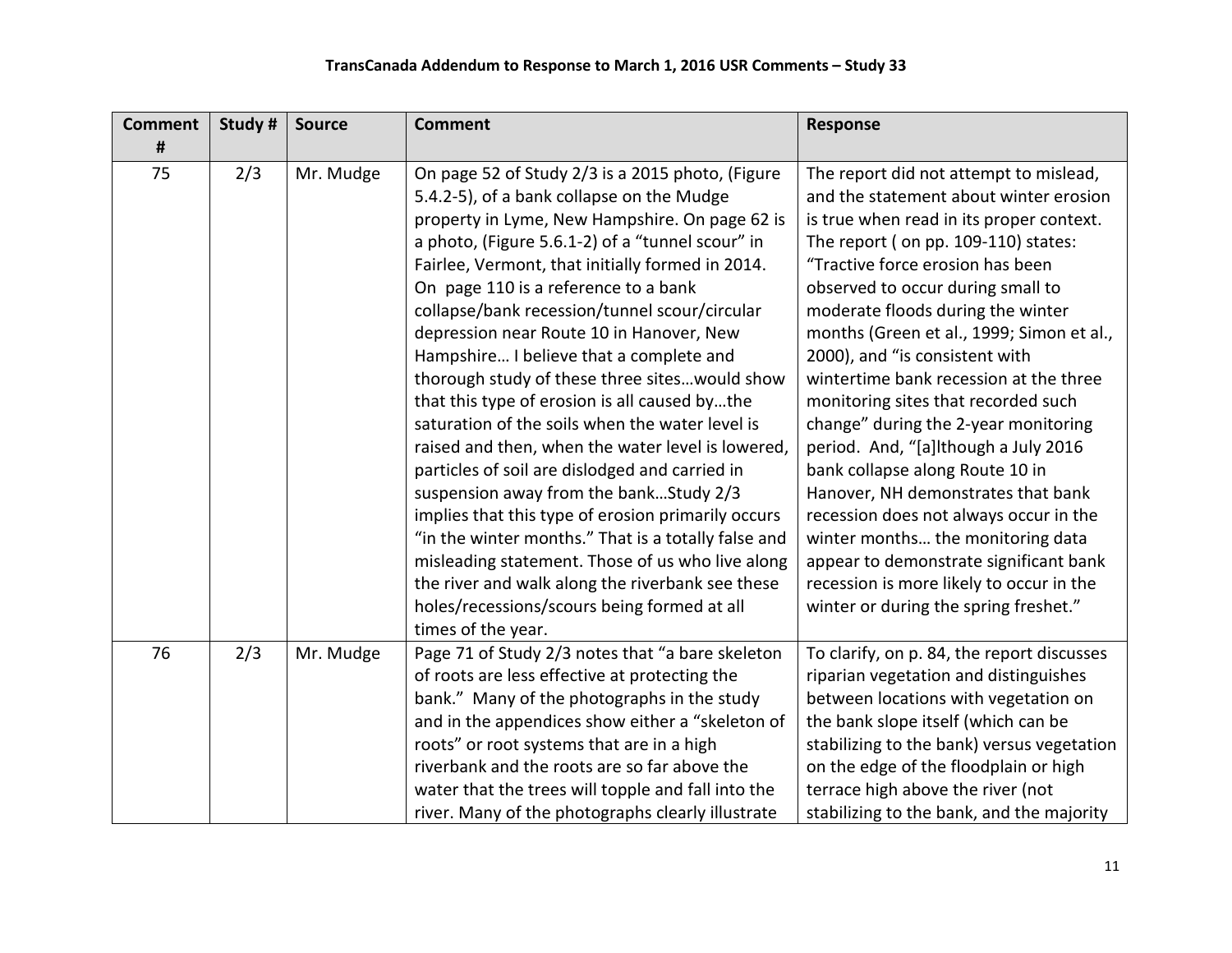| <b>Comment</b> | Study # | <b>Source</b> | <b>Comment</b>                                                                                                                                                                                                                                                                                                                                                                                                                                                                      | Response                                                                                                                                                                                                                                                                                                                                                                                                                                                                                                                                                                                    |
|----------------|---------|---------------|-------------------------------------------------------------------------------------------------------------------------------------------------------------------------------------------------------------------------------------------------------------------------------------------------------------------------------------------------------------------------------------------------------------------------------------------------------------------------------------|---------------------------------------------------------------------------------------------------------------------------------------------------------------------------------------------------------------------------------------------------------------------------------------------------------------------------------------------------------------------------------------------------------------------------------------------------------------------------------------------------------------------------------------------------------------------------------------------|
| #              |         |               |                                                                                                                                                                                                                                                                                                                                                                                                                                                                                     |                                                                                                                                                                                                                                                                                                                                                                                                                                                                                                                                                                                             |
|                |         |               | that there is no root mass there to protect the<br>riverbank from erosion. Study 2/3 includes no<br>drilling of the riverbank to determine the root<br>mass that would help to reduce erosion. Where<br>there is no strong root mass, there will be an<br>unstable riverbank.                                                                                                                                                                                                       | of vegetation mapped). The study also<br>included mapping of the river bank<br>riparian vegetation from 2010 digital<br>aerial photographs (Appendix C GIS<br>shapefile). However, the study found<br>little influence of vegetation on the<br>distribution of erosion.                                                                                                                                                                                                                                                                                                                     |
|                |         |               |                                                                                                                                                                                                                                                                                                                                                                                                                                                                                     | Drilling to determine root mass<br>contributions to reduce erosion in any<br>specific location, even if that<br>contribution could be determined, is<br>well beyond the scope of the approved<br>study plan.                                                                                                                                                                                                                                                                                                                                                                                |
| 77             | 2/3     | Mr. Mudge     | A sentence on page ES-1, the Executive<br>Summary, of Study 2/3 reads: "Nearly 40 percent<br>of the riverbanks in the study area were mapped<br>as unstable during bank stability mapping<br>completed in 2014." Is it 40% or is it 58% of the<br>riverbank that is unstable? Given that the<br>Study also discusses how armoring of the bank<br>has failed and "healed erosion" may be very<br>questionable, these five classifications must be<br>included in the erosion figure. | Same as response to comment #50 and<br>included below.<br>The report (p. ES-1 and throughout,<br>specifically Section 5.6.3) uses the term<br>"unstable" to include areas categorized<br>as eroding, vegetated eroding, and<br>failing armor (or 39% of the total).<br>Armored and healed erosion categories<br>were not considered to be unstable;<br>however, the report recognizes that<br>areas mapped as stable presently may<br>have been eroding in the past (healed<br>erosion) or could erode in the future<br>(armoring that fails later) as<br>corroborated by the comparison of |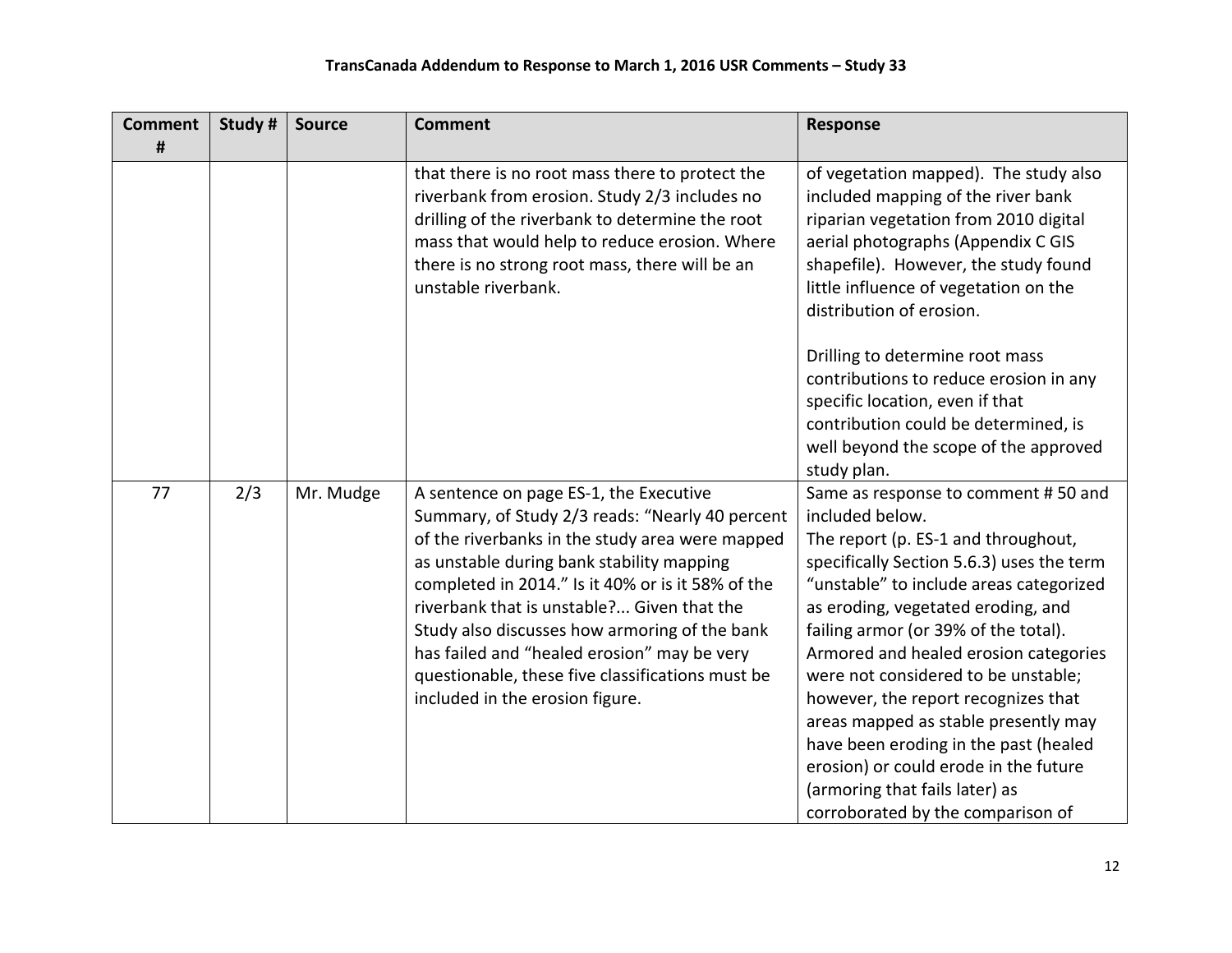| <b>Comment</b> | Study # | <b>Source</b> | <b>Comment</b>                                                                                                                                                                                                                                                                                                                                                                                                                                                                                                                                                                                                                                                                            | <b>Response</b>                                                                                                                                                                                                                                                                                                                                                                                                                       |
|----------------|---------|---------------|-------------------------------------------------------------------------------------------------------------------------------------------------------------------------------------------------------------------------------------------------------------------------------------------------------------------------------------------------------------------------------------------------------------------------------------------------------------------------------------------------------------------------------------------------------------------------------------------------------------------------------------------------------------------------------------------|---------------------------------------------------------------------------------------------------------------------------------------------------------------------------------------------------------------------------------------------------------------------------------------------------------------------------------------------------------------------------------------------------------------------------------------|
| #              |         |               |                                                                                                                                                                                                                                                                                                                                                                                                                                                                                                                                                                                                                                                                                           |                                                                                                                                                                                                                                                                                                                                                                                                                                       |
|                |         |               |                                                                                                                                                                                                                                                                                                                                                                                                                                                                                                                                                                                                                                                                                           | erosion maps from different years that<br>show considerable change in the<br>location of erosion over time.                                                                                                                                                                                                                                                                                                                           |
|                |         |               |                                                                                                                                                                                                                                                                                                                                                                                                                                                                                                                                                                                                                                                                                           | On page 83, the report discusses<br>preventive armoring as the likely<br>explanation for the presence of armoring<br>on inside bends rather than outside<br>bends as would be expected in an<br>unaltered river. Armoring locations in<br>the study area indicate purposeful<br>historical river alterations and<br>straightening, rather than armoring in<br>reaction to erosion (which also occurs<br>along shorter bank sections). |
| 78             | 2/3     | Mr. Mudge     | Page 48 of the PAL report [referring to an<br>archaeological site located on the property<br>identified in Study 33 - Cultural and Historic<br>Resources, Archaeological Phase II<br>Determination of Eligibility - Lampshire Meadow<br>Site filed August 1, 2016 and provided to the<br>landowner] reads: "PAL recommends that<br>TransCanada take measures to preserve and<br>protect the site, including the establishment of a<br>program to monitor its condition over time and<br>mitigate any identified impacts. The specifics of<br>this archaeological monitoring program and<br>mitigation measures would be identified in a<br>Historic Property Management Plan that will be | As the commenter notes, a Historic<br>Properties Management Plan will be<br>developed. Any action, including<br>monitoring or testing that requires<br>access to private property will require<br>landowner consultation and permission.                                                                                                                                                                                              |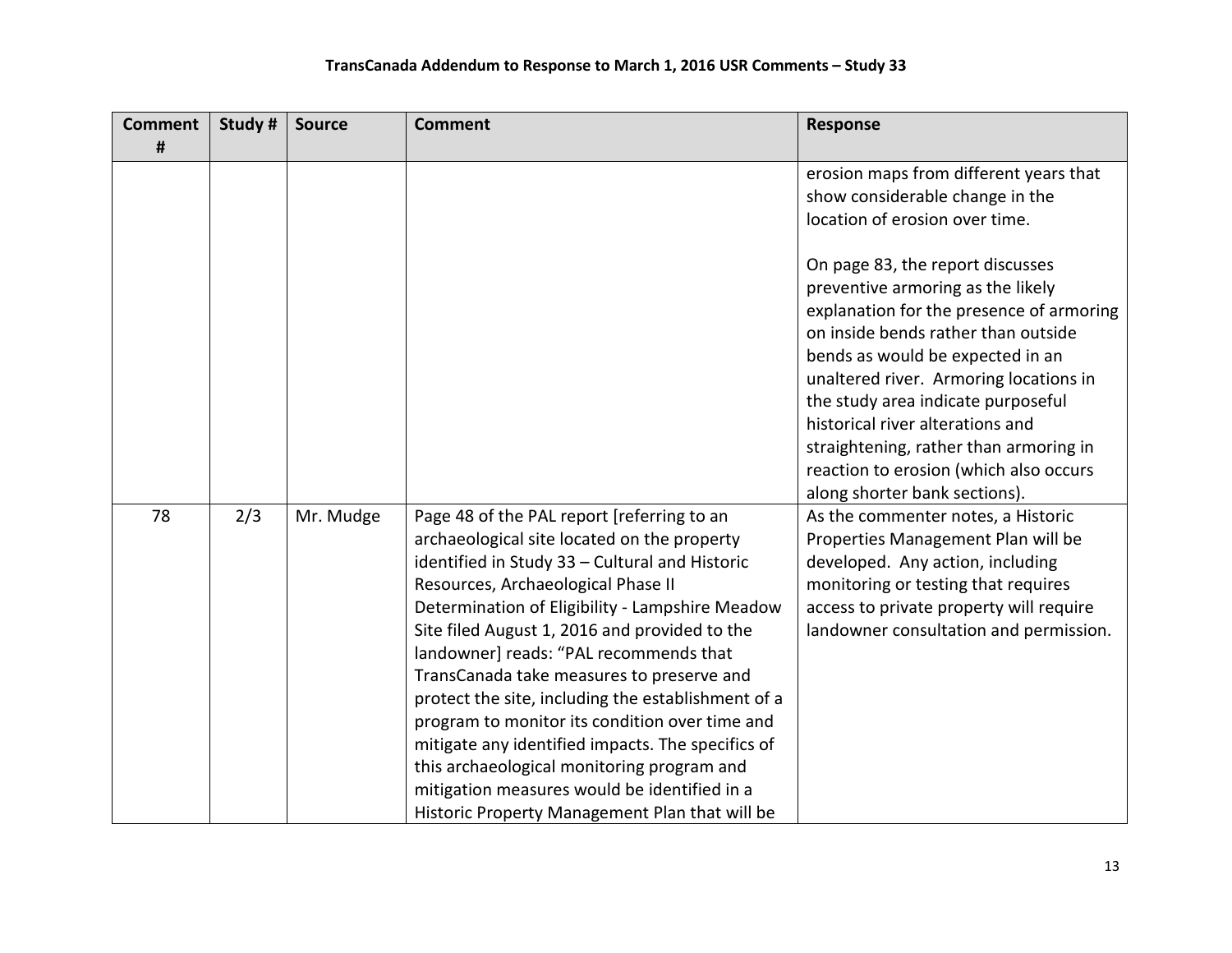## **TransCanada Addendum to Response to March 1, 2016 USR Comments – Study 33**

| <b>Comment</b> | Study # | <b>Source</b> | Comment                                           | <b>Response</b> |
|----------------|---------|---------------|---------------------------------------------------|-----------------|
| #              |         |               |                                                   |                 |
|                |         |               | developed through consultation among the          |                 |
|                |         |               | FERC, the NH SHPO and TransCanada in advance      |                 |
|                |         |               | of the impending relicensing of the Wilder        |                 |
|                |         |               | project."                                         |                 |
|                |         |               | Not mentioned in the PAL report is that any plan  |                 |
|                |         |               | for and monitoring of this site should be done in |                 |
|                |         |               | consultation with the landowner. The "identified  |                 |
|                |         |               | impacts" on this site are very simple, erosion.   |                 |
|                |         |               | My family has already taken steps to preserve     |                 |
|                |         |               | this land by placing conservation easements on it |                 |
|                |         |               | that will prohibit any future development. What   |                 |
|                |         |               | steps does TransCanada propose that will          |                 |
|                |         |               | prevent any future erosion and destruction of     |                 |
|                |         |               | historic sites such as this one?                  |                 |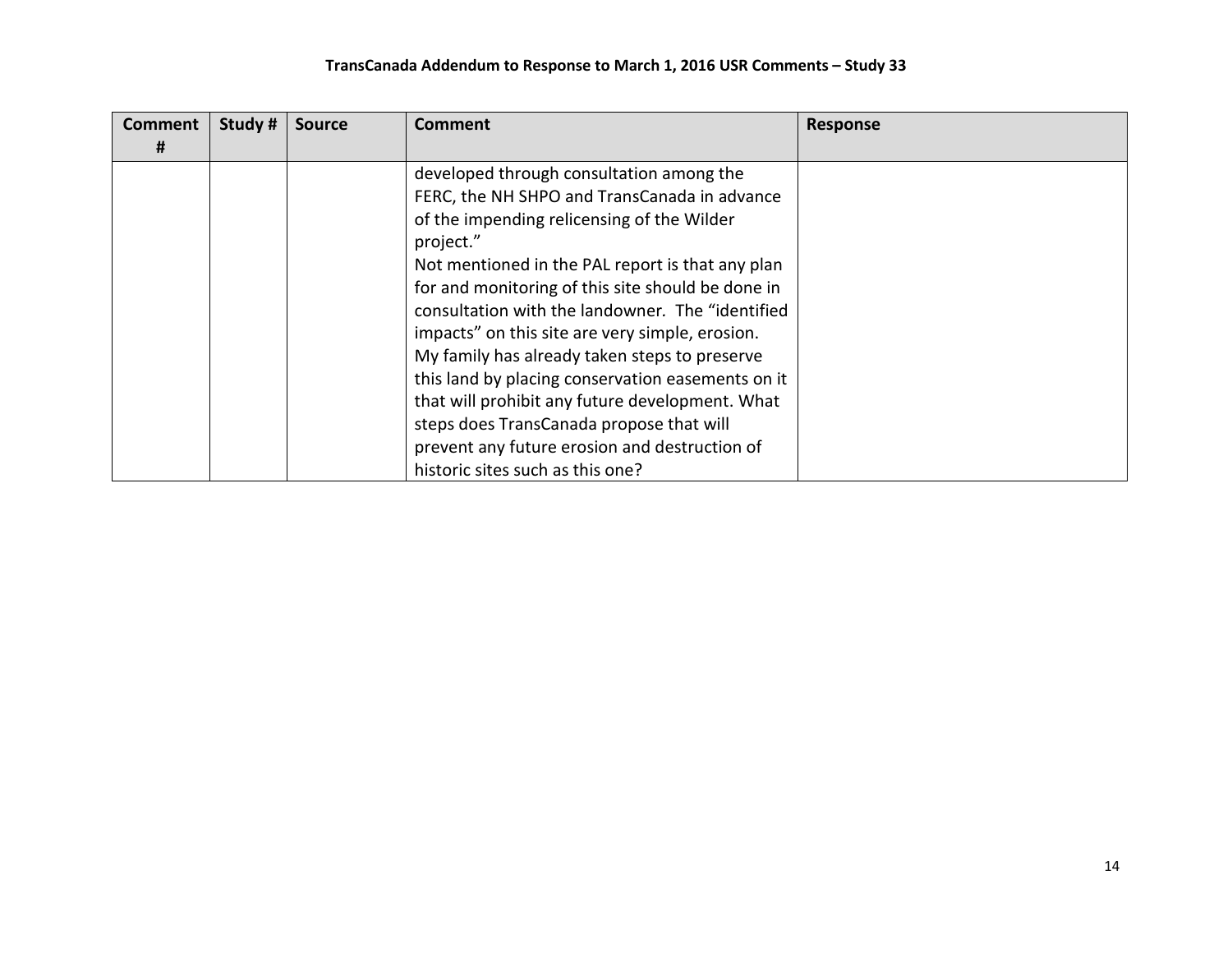